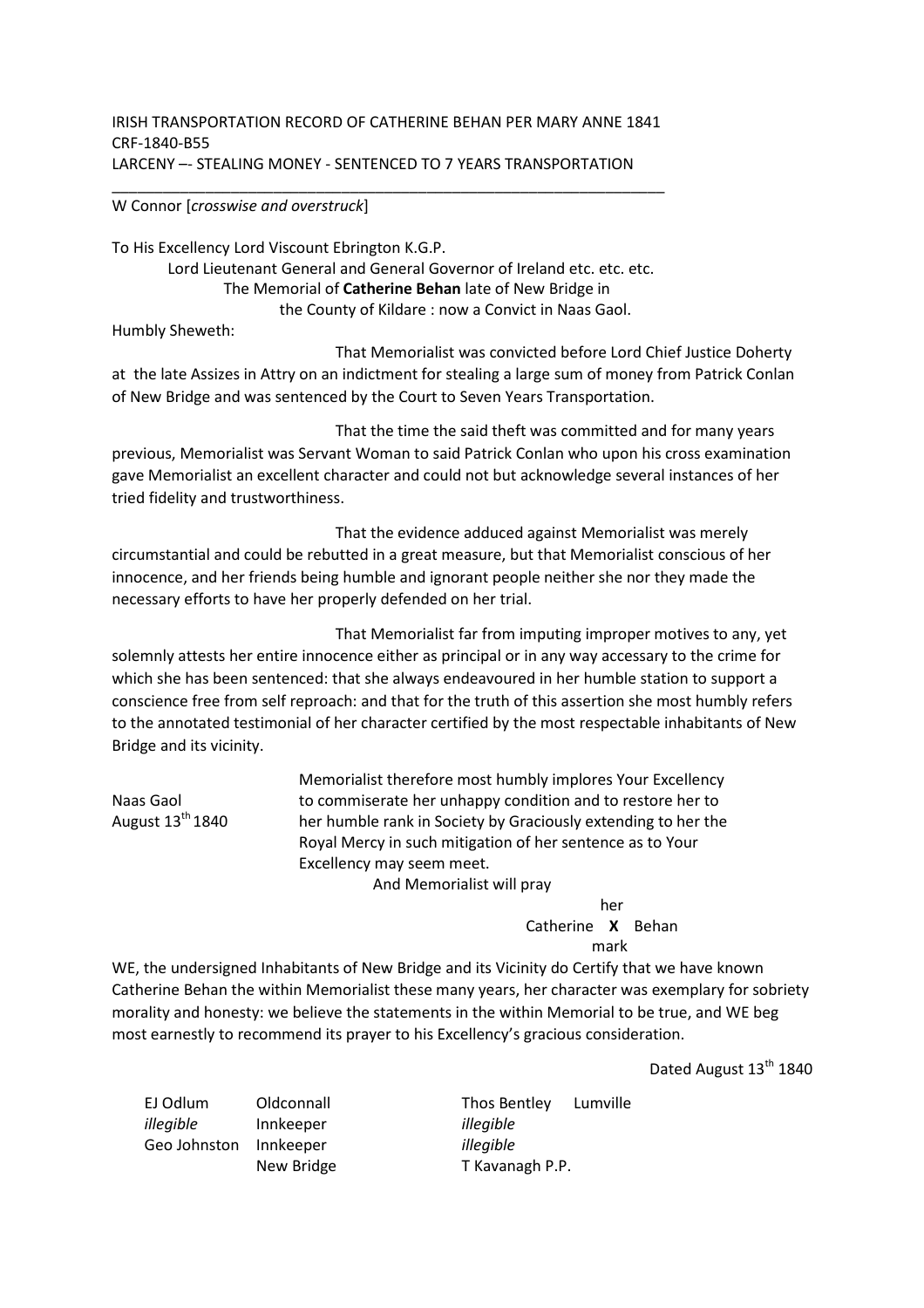Michael Finlay *illegible* James *illegible* William ? Besberry

> -------------------------------------------------------------------------------------- Mount Kennedy House New Town Mount Kennedy Sept 16<sup>th</sup> 1840

Sir,

I have to acknowledge the receipt of your letter of the 19<sup>th</sup> Inst transmitting the Memorial of Catherine Behan a prisoner in the Gaol of the County of Kildare under Sentence of Transportation requesting me to acquaint you with the particulars of the case for the Lord Lieutenant's information and whether in my opinion there are any mitigating circumstances which would consider the Prisoner a proper object of mercy.

Secondly I beg to state that the Prisoner who had been for many years in the service of the Prosecutor was charged with having removed a trunk from his house in the middle of the night & while all the family were asleep containing property to the amount of several hundred pounds.

The evidence was (as stated in this Memorial), entirely circumstantial, but was considered by the Jury to be so strong, that, notwithstanding the excellent character which the Prisoner received from the Prosecutors themselves the Jury found her Guilty and seeing no reason to be dissatisfied with the verdict, did not feel that I could for a Larceny to such an amount where there was no restoration of any portion of the property, and where there was such a breach of trust to recommend a lighter sentence than Transportation for Seven years.

I am Sir

your faithful and Ob<sup>d</sup> Ser<sup>v</sup>. John Doherty

NM Macdonald Esq<sup>r</sup> etc. etc. etc.

--------------------------------------------------------------------------------------

W Connor [*crosswise and overstruck*]

To His Excellency The Right Honorable Hugh Viscount Ebrington Lord Lieutenant General and General Governor of Ireland etc. etc. etc.

> The Memorial of **Catherine Beahan** now a prisoner in Her Majesty's Gaol at Naas, under sentence of Transportation

Most Humbly Sheweth

 That your Memorialist was tried before the right Honorable Chief Justice Doherty, at the Summer Assizes 1840 and was found Guilty of stealing money to a large amount from the dwelling of her Master and sentenced to be Transported for 7 years.

 Your Memorialist therefore most humbly begs to throw herself before your Excellency Entreating your clemency and pity.

 Your Memorialist is a young woman without a Father and having an aged Mother altogether depending on her for support and your Memorialist begs leave to state that she lived